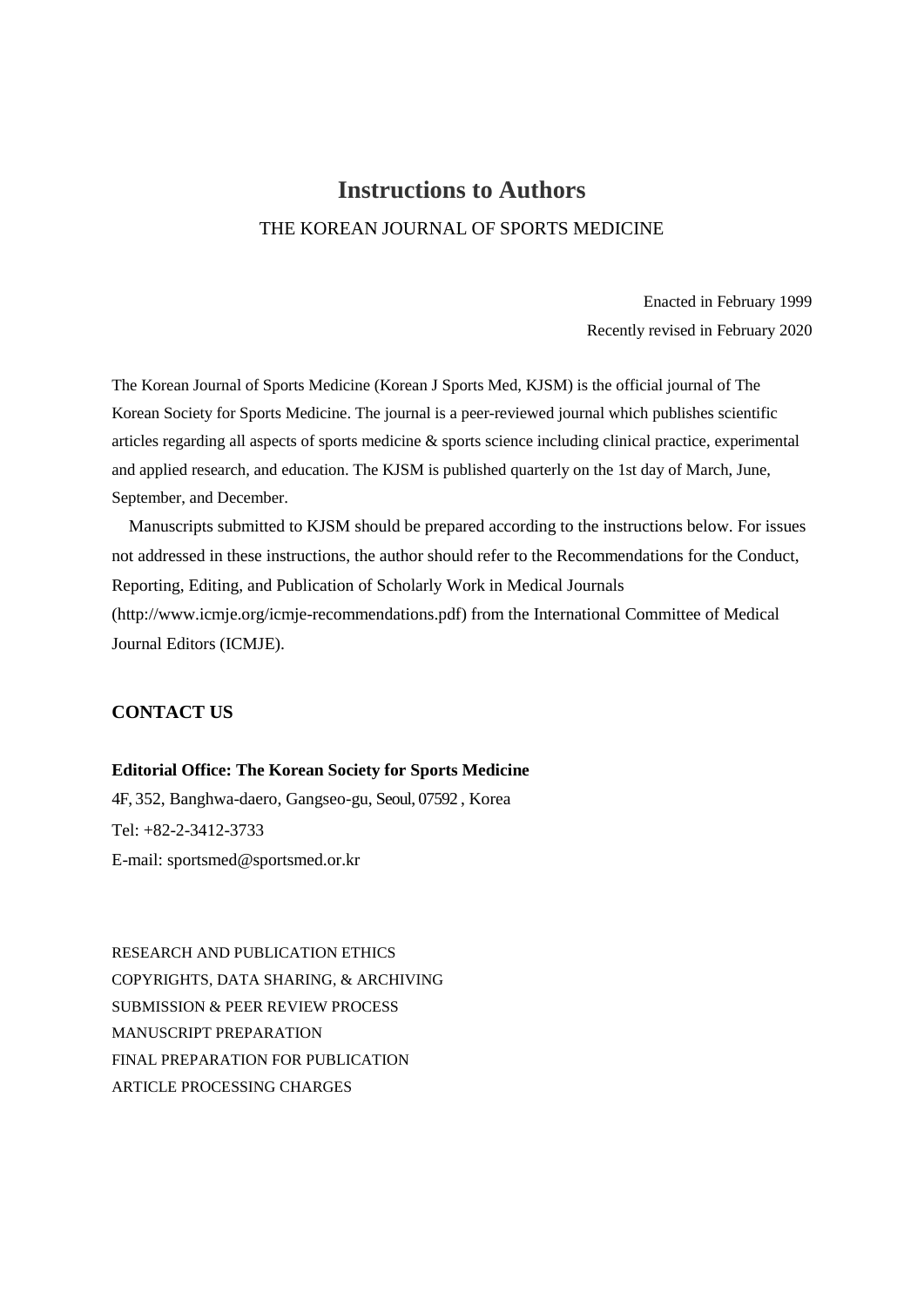## **RESEARCH AND PUBLICATION ETHICS**

The KJSM adheres to the guidelines and best practices published by professional organizations, including ICMJE Recommendations, Committee on Publication Ethics (COPE; https://publicationethics.org/), and the Principles of Transparency and Best Practice in Scholarly Publishing (https://doaj.org/bestpractice). Further, all processes of handling research and publication misconduct shall follow the applicable COPE flowchart (https://publicationethics.org/resources/flowcharts).

## **Statement of Human and Animal Rights**

Clinical research should be conducted in accordance with the World Medical Association's Declaration of Helsinki (https://www.wma.net/what-we-do/medical-ethics/declaration-of-helsinki/). Clinical studies that do not meet the Helsinki Declaration will not be considered for publication. For human subjects, identifiable information, such as patients' names, initials, hospital numbers, dates of birth, and other protected health care information, should not be disclosed. For animal subjects, research should be performed based on the National or Institutional Guide for the Care and Use of Laboratory Animals. The ethical treatment of all experimental animals should be maintained.

## **Statement of Informed Consent and Institutional Approval**

Copies of written informed consent should be kept for studies on human subjects. Clinical studies with human subjects should provide a certificate, an agreement, or the approval by the Institutional Review Board (IRB) of the author's affiliated institution. For research with animal subjects, studies should be approved by an Institutional Animal Care and Use Committee (IACUC). If necessary, the editor or reviewers may request copies of these documents to resolve questions regarding IRB/IACUC approval and study conduct.

## **Conflict of Interest Statement**

The author is responsible for disclosing any financial support or benefit that might affect the content of the manuscript or might cause a conflict of interest. When submitting the manuscript, the author must attach the letter of conflict of interest statement. Examples of potential conflicts of interest are financial support from or connections to companies, political pressure from interest groups, and academically related issues. In particular, all sources of funding applicable to the study should be explicitly stated.

## **Originality, Plagiarism, and Duplicate Publication**

All submitted manuscripts should be original and should not be considered by other scientific journals for publication at the same time. No part of the accepted manuscript should be duplicated in any other scientific journal without the permission of the Editorial Board. The Editorial board checks manuscripts to confirm the originality of the text through Similarity Check (Powered by iThenticate). If the value of similarity index is unexpectedly high, the manuscript will be screened more precisely for plagiarism or duplicate publication. If duplicate publication related to the papers of this journal is detected, the manuscripts may be rejected, the authors will be announced in the journal, and their institutes will be informed. There will also be penalties for the authors.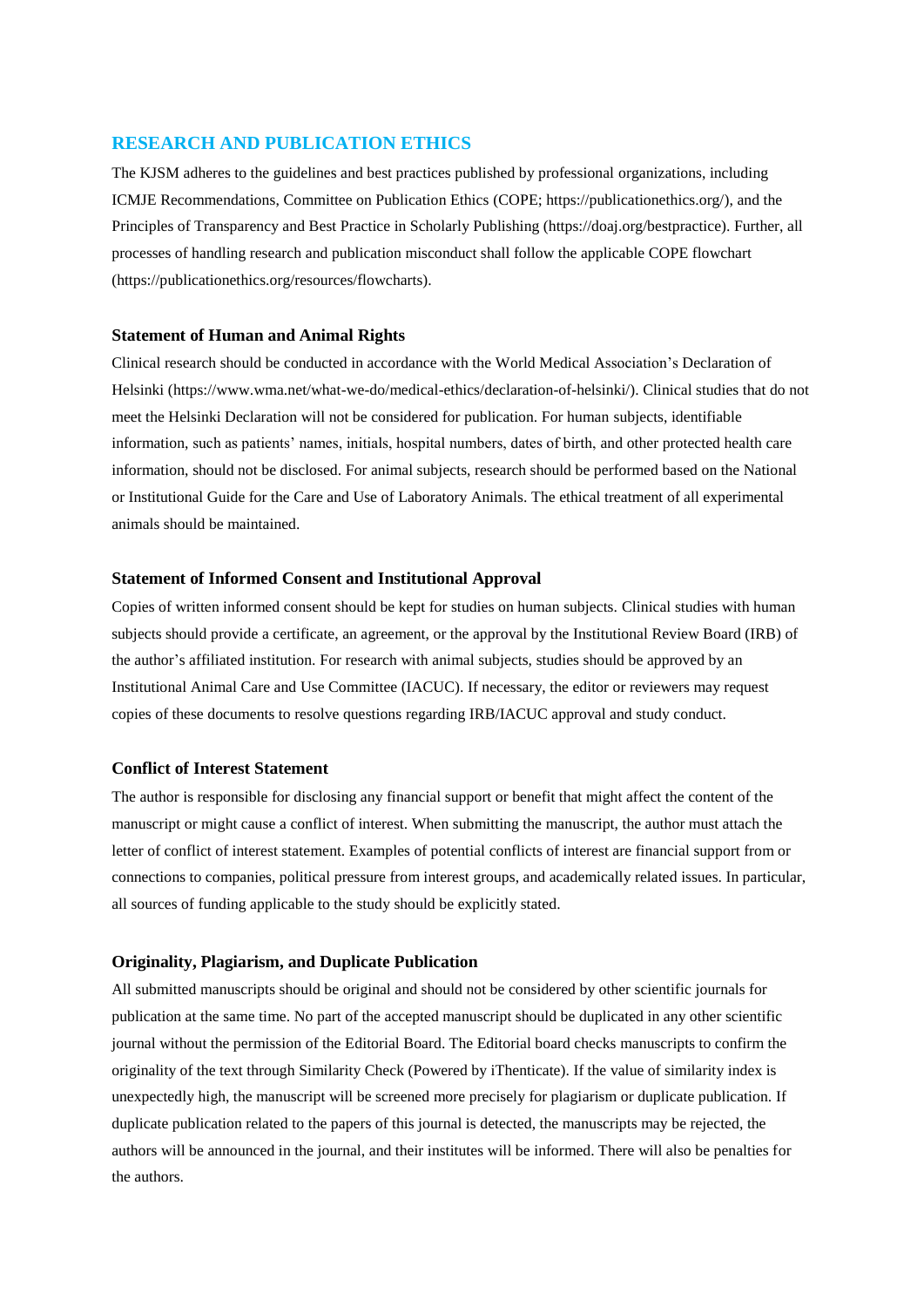## **Secondary Publication**

It is possible to republish manuscripts if the manuscripts satisfy the conditions for secondary publication of the ICMJE Recommendations (http://www.icmje.org/icmje-recommendations.pdf).

## **Authorship and Author's Responsibility**

Authorship credit should be based on (1) substantial contributions to conception and design, acquisition of data, and analysis and interpretation of data; (2) drafting the article or revising it critically for important intellectual content; (3) final approval of the version to be published; and (4) agreement to be accountable for all aspects of the work in ensuring that questions related to the accuracy or integrity of any part of the work are appropriately investigated and resolved. Authors should meet these four conditions.

• Correction of authorship: Any requests for such changes in authorship (adding author(s), removing author(s), or re-arranging the order of authors) after the initial manuscript submission and before publication should be explained in writing to the editor in a letter or e-mail from all authors. This letter must be signed by all authors of the paper. A copyright assignment must be completed by every author.

• Role of corresponding author: The corresponding author takes primary responsibility for communication with the journal during the manuscript submission, peer review, and publication process. The corresponding author typically ensures that all of the journal's administrative requirements, such as providing the details of authorship, ethics committee approval, clinical trial registration documentation, and conflict of interest forms and statements, are properly completed, although these duties may be delegated to one or more coauthors. The corresponding author should be available throughout the submission and peer review process to respond to editorial queries in a timely manner, and after publication, should be available to respond to critiques of the work and cooperate with any requests from the journal for data or additional information or questions about the article.

• Contributors: Any researcher who does not meet all four ICMJE criteria for authorship discussed above but contribute substantively to the study in terms of idea development, manuscript writing, conducting research, data analysis, and financial support should have their contributions listed in the Acknowledgments section of the article.

## **Process for Managing Research and Publication Misconduct**

When KJSM faces suspected cases of research and publication misconduct, such as redundant (duplicate) publication, plagiarism, fraudulent or fabricated data, changes in authorship, undisclosed conflict of interest, ethical problems with a submitted manuscript, appropriation by a reviewer of an author's idea or data, and complaints against editors, the resolution process will follow the flowchart provided by COPE (http://publicationethics.org/resources/flowcharts). The discussion and decision on the suspected cases are carried out by the Editorial Board.

If the procedures involve an investigation at the authors' institution, the editor should seek to discover the outcome of that investigation, notify readers of the outcome if appropriate. If the investigation proves scientific misconduct, publish a retraction of the article. There may be circumstances in which no misconduct is proven,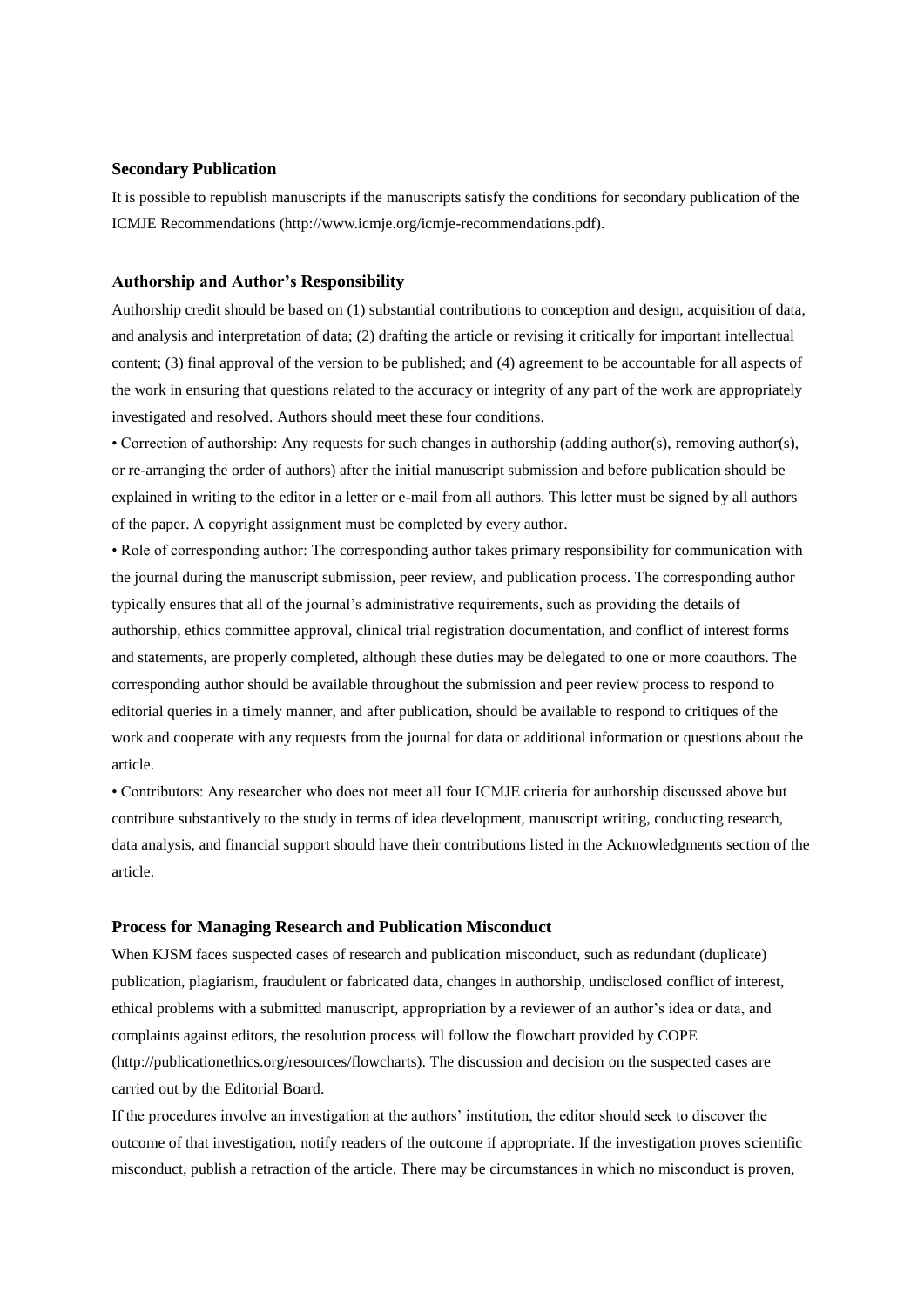but an exchange of letters to the editor could be published to highlight matters of debate to readers. Expressions of concern and retractions should not simply be a letter to the editor. Rather, they should be prominently labelled, appear on an electronic or numbered print page that is included in an electronic or a print Table of Contents to ensure proper indexing, and include in their heading the title of the original article. Online, the retraction and original article should be linked in both directions and the retracted article should be clearly labelled as retracted in all its forms (Abstract, full text, PDF). Ideally, the authors of the retraction should be the same as those of the article, but if they are unwilling or unable the editor may under certain circumstances accept retractions by other responsible persons, or the editor may be the sole author of the retraction or expression of concern. The text of the retraction should explain why the article is being retracted and include a complete citation reference to that article. Retracted articles should remain in the public domain and be clearly labelled as retracted.

## **Editorial Responsibilities**

The Editorial Board will continuously work to monitor and safeguard publication ethics: guidelines for retracting articles; maintenance of the integrity of academic records; preclusion of business needs from compromising intellectual and ethical standards; publishing corrections, clarifications, retractions, and apologies when needed; and excluding plagiarized and fraudulent data. The editors maintain the following responsibilities: responsibility and authority to reject and accept articles; avoid any conflict of interest with respect to articles they reject or accept; promote the publication of corrections or retractions when errors are found; and preserve the anonymity of reviewers.

## **COPYRIGHTS, DATA SHARING, AND ARCHIVING**

## **Copyright**

Copyright in all published material is owned by the Korean Society for Sports Medicine. Authors must agree to transfer copyright (http://www.kjsm.org/file/copyright\_agreement\_form.pdf) during the submission process. The corresponding author is responsible for submitting the copyright transfer agreement to the publisher.

## **Open Access Policy**

KJSM is an open-access journal. Articles are distributed under the terms of the Creative Commons Attribution License (http://creativecommons.org/licenses/by-nc/4.0/), which permits unrestricted non-commercial use, distribution, and reproduction in any medium, provided the original work is properly cited. Author(s) do not need to permission to use tables or figures published in KJSM in other journals, books, or media for scholarly and educational purposes. This policy is in accordance with the Budapest Open Access Initiative definition of open access.

## **Registration of Clinical Trial Research**

It is recommended that any research that deals with a clinical trial be registered with a clinical trial registration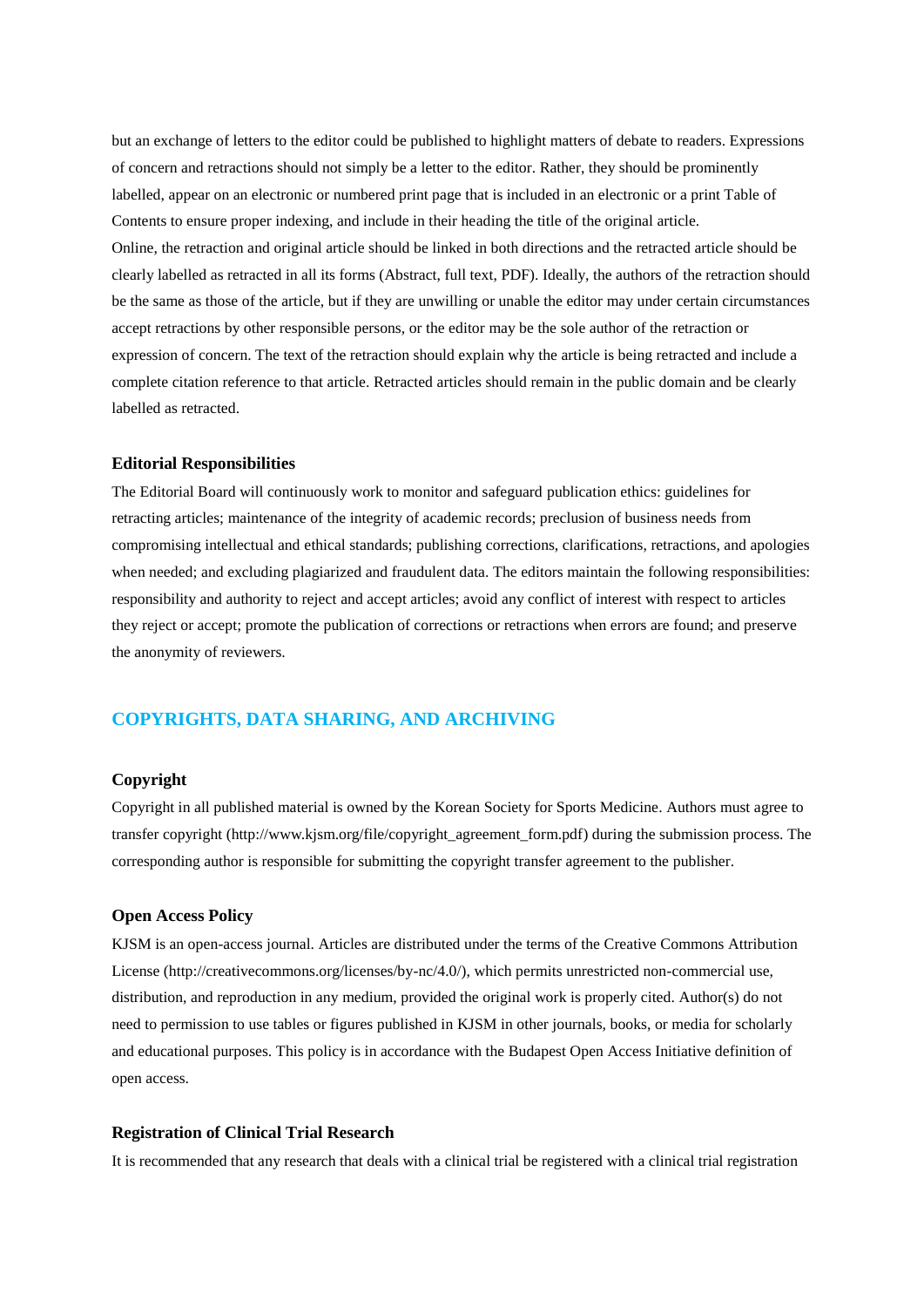site, such as http://cris.nih.go.kr, http://www.who.int/ictrp/en, and http://clinicaltrials.gov.

# **Data Sharing**

KJSM encourages data sharing wherever possible, unless this is prevented by ethical, privacy, or confidentiality matters. Authors wishing to do so may deposit their data in a publicly accessible repository and include a link to the DOI within the text of the manuscript.

• Clinical Trials: KJSM accepts the ICMJE Recommendations for data sharing statement policy. Authors may refer to the editorial, "Data Sharing statements for Clinical Trials: A Requirement of the International Committee of Medical Journal Editors," in the Journal of Korean Medical Science (https://dx.doi.org/10.3346/jkms.2017.32.7.1051).

## **Archiving Policy**

KJSM provides electronic archiving and preservation of access to the journal content in the event the journal is no longer published, by archiving in the National Library of Korea. Authors can archive the publisher's version/PDF.

# **SUBMISSION AND PEER-REVIEW PROCESS**

#### **Submission**

All manuscripts should be submitted online via the journal's website (http://submit.kjsm.org) by the corresponding author. Login the system by typing your existing ID (registered e-mail address) and password. If you aren't registered at the electronic submission system, make your ID by clicking the JOIN button. In case of any trouble, contact the editorial office of the KJSM.

#### **Submission Application & Copyright Transfer**

All submitted manuscripts must be accompanied by the official Submission Application & Copyright Transfer Form of the Korean Society of Sports Medicine, in which the authors declare that the submitted manuscript has not been previously published nor will it not be submitted elsewhere, acknowledge that the Korean Society of Sports Medicine will review and edit the manuscript, and authors agree to transfer copyright of the paper to the Korean Society of Sports Medicine when published in the KJSM. The Submission Application & Copyright Transfer Form must contain the title of the manuscript, date of submission, names of all authors, authors' affiliations, and written signatures.

## **Peer-Review Process**

- All manuscripts are peer-reviewed by more than 3 accredited experts (2 reviewers and 1 editor) in the respective field.
- The journal uses a **double-blind** peer review process: the reviewers do not know the identity of the authors, and vice versa.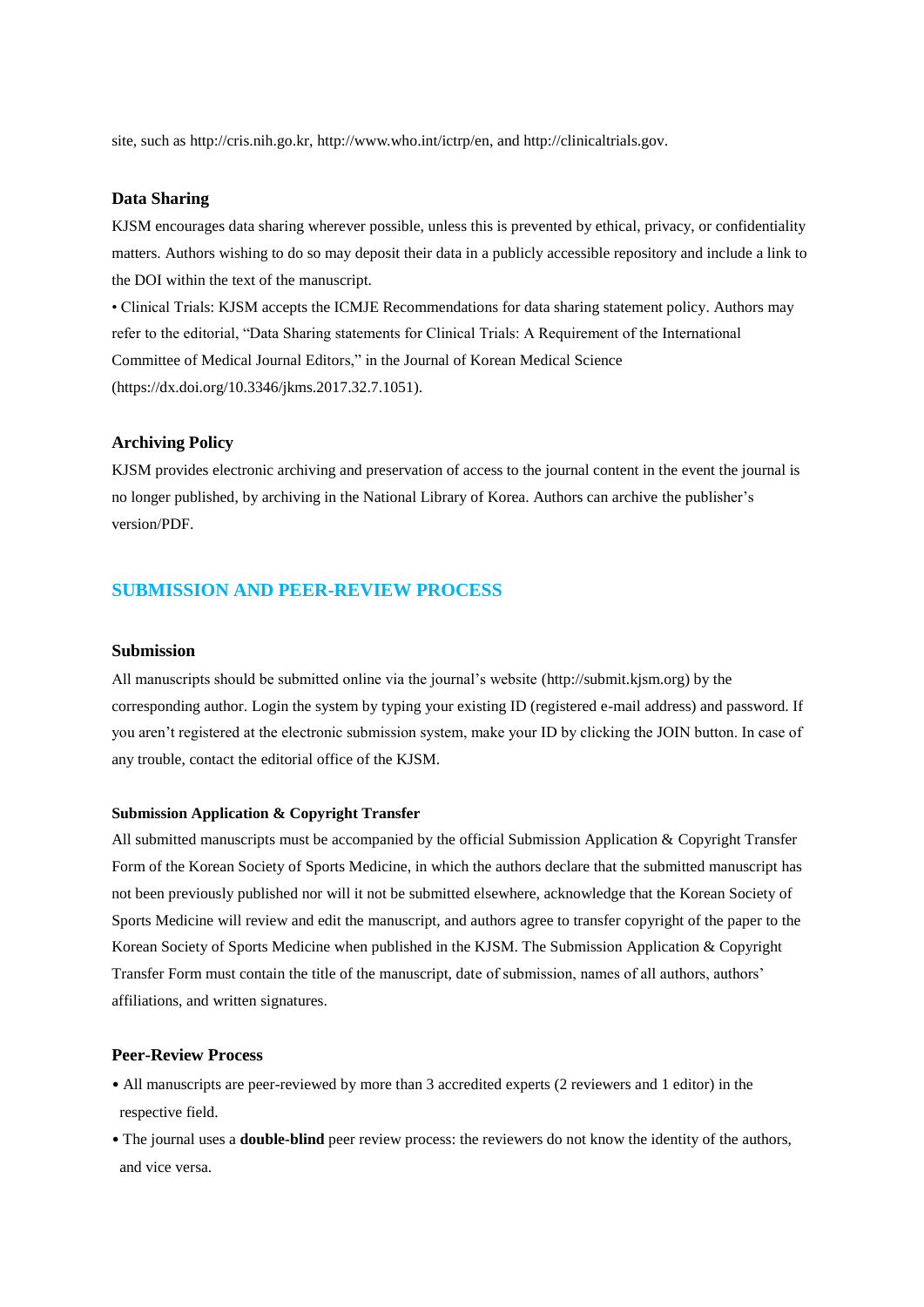- The publication decision is based on the comments and recommendations of the reviewers, which is sent to the corresponding author for manuscript improvement. The Editor is responsible for final decisions when there is disagreement among reviewers. The corresponding author is notified as soon as possible of the editor's decision. When the final revised manuscript is completely acceptable according to the KJSM format and criteria, it is scheduled for publication in the next available issue. Rejected papers will not be peer-reviewed again.
- Authors should revise the manuscript according to the reviewers' comments. When submitting a revision, authors should provide detailed responses to the reviewers' comments. A revised paper should be submitted within **90 days** of the decision notice unless otherwise indicated. If a revision is not submitted within the deadline, the manuscript will be considered withdrawn. Manuscripts accepted for publication are generally published in order of submission, depending on the category of the manuscript and the date of acceptance for publication.
- The editorial committee has the right to revise the manuscript without the authors' consent, unless the revision substantially affects the original content.

#### **Appeals of Decisions**

Any appeal against an editorial decision must be made within 2 weeks of the date of the decision letter. Authors who wish to appeal a decision should contact the Editor-in-Chief, explaining in detail the reasons for the appeal. All appeals will be discussed with at least one other associate editor. If consensus cannot be reached thereby, an appeal will be discussed at a full editorial meeting. The process of handling complaints and appeals follows the guidelines of COPE available from (https://publicationethics.org/appeals). KJSM does not consider second appeals.

# **MANUSCRIPT PREPARATION**

#### **Categories of Manuscripts**

Manuscripts include Original articles, Case reports, Review articles, Editorials, and Letter to the editor. Original articles should report basic experimental and clinical investigations that are well-documented and acceptable to critical readers. Case reports are considered for publication when at least one of the following criteria is met (1) a rare condition is reported, (2) atypical symptoms and signs are observed, (3) new diagnostic or therapeutic methods are introduced. Review articles contain a comprehensive review of a subject of importance to the readers, and are commissioned by the editorial board to an invited expert in the field.

#### **Language of Manuscript**

All manuscripts must be written in Korean or clearly understandable English. Correct medical terminology should be used, and jargon should be avoided. Use of abbreviations should be minimized and restricted to those that are generally recognized. When using an abbreviated word, it should be spelled out in full on first usage in the manuscript followed by the abbreviation in parentheses. Numbers should be written in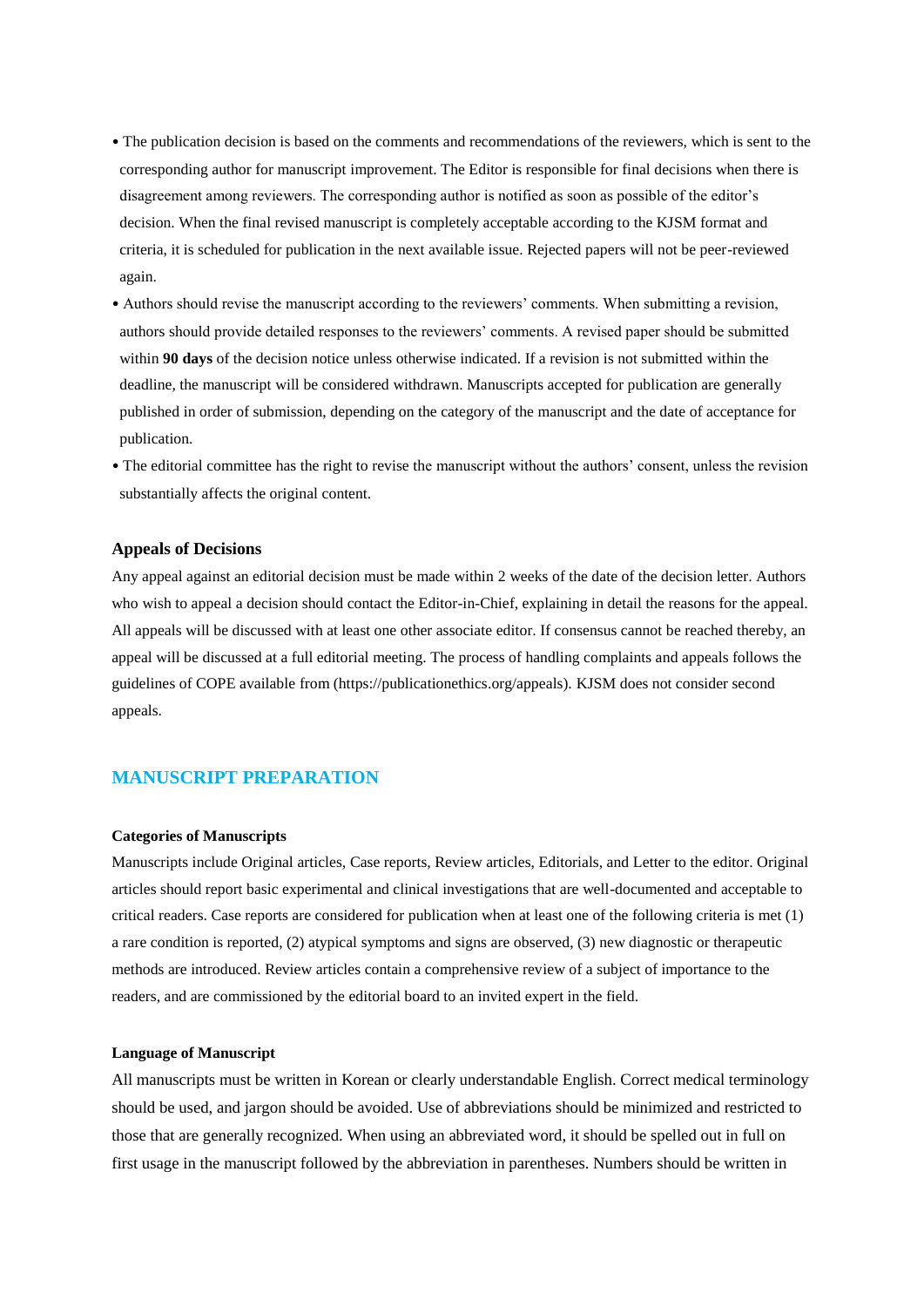Arabic numerals, but must be spelled out when placed in the beginning of a sentence. Measurements should be reported using the metric system, and hematologic and biochemical markers should be reported in SI units (SI: International System of Units). Genus, species, and Latin-derived words (Ex: *in vivo*, *in vitro*, *ad libitum*) should be Italicized.

## **Reporting Guidelines for Specific Study Designs**

For specific study designs, such as randomized control studies, studies of diagnostic accuracy, meta-analyses, observational studies, and non-randomized studies, authors are encouraged to consult the reporting guidelines relevant to their specific research design. A good source of reporting guidelines is the EQUATOR Network (https://www.equator-network.org/) and NLM (https://www.nlm.nih.gov/services/research\_report\_guide.html).

## **General Requirements**

- Manuscripts should be submitted as MS Office Word files and will be converted into PDF files on site. Authors should check converted files before final submission. The text should be typed in 10 point and doublespaced on A4 paper (210×297 mm). The margins should be 2.5 cm on all sides.
- Original articles should not exceed 10 pages from abstract to references and Case reports should not contain more than 5 pages.
- Each page should be numbered in the middle of the lower margin, and all sentences must be numbered sequentially throughout the entirety of the manuscript, starting with the Abstract.
- All papers must be accompanied by a Title Page. The Title Page should contain the title of the manuscript, the authors' names, and respective affiliations, and ORCIDs. Provide a full title of the article, and full names and affiliations of all the authors. The surnames of the authors should be capitalized. If some of the authors are in different affiliations, place numbers as superscripts 1, 2, 3 ... after the surname of authors and before the name of their affiliations in English, after in Korean. The corresponding author must be identified, and his or her contact information (postal address, E-mail, telephone and fax numbers) should be listed.
- •Titles should be short and descriptive. It is not advisable to use expressions like "clinical research on-" or "the study on-" in the title. All sources of funding for the study should be stated here.
- KJSM requires the corresponding author to sign a copyright transfer agreement on behalf of all authors. The letter should also include a statement that the manuscript is submitted by agreement of all authors, and that it is not under consideration for publication elsewhere and will not be submitted elsewhere unless rejected by KJSM or withdrawn by the corresponding author's written notification to the editor. Author check list and Copyright transfer can be found during the submission process via homepage.
- Use only standard abbreviations; the use of non-standard abbreviations can be confusing to readers. Avoid abbreviations in the title of the manuscript. The full form of a term followed by the abbreviation in parentheses should be used at the first mention, unless the abbreviation is a standard (e.g., DNA).
- The names and locations (city, state, and country only) of manufacturers of equipment and non-generic drugs should be given.

## **Composition of Manuscripts**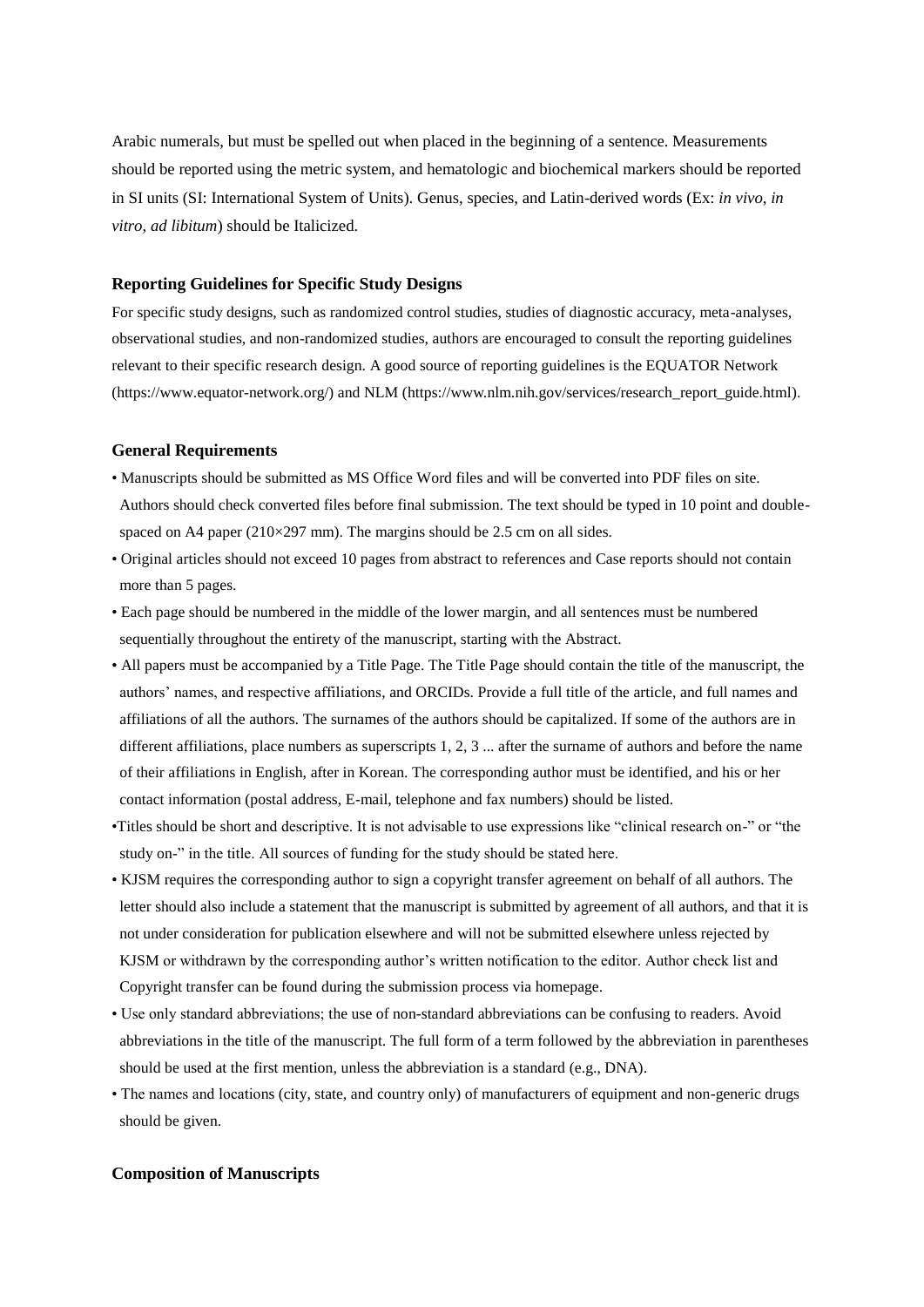#### **1. Original Articles**

Original papers should be structured in the following order: Title page, Abstract and Keywords, Introduction, Methods, Results, Discussion, Conflicts of Interest, Acknowledgements (when applicable), References, Tables, Figure legends, Figures.

**Abstract:** An abstract succinctly describe the paper in 250 words or less in English. It has following headings: Purpose, Methods, Results, and Conclusion. It should deliver the main idea of the article and Quotation of references is not available in the abstract. Use complete sentences and do not number the results. At the end of the Abstract in the alphabetical order, list up three to seven relevant words which are in accordance to the Medical Subject Headings (MeSH) in the Index Medicus [\(http://www.nlm.nih.gov/mesh\)](http://www.nlm.nih.gov/mesh).

**Introduction:** Clearly present the objective of the study and its relationship to earlier work in the field. A brief background to inform the readers of the relevance of the study may be necessary. However, avoid extensive review of the literature.

**Methods:** Describe the participants or research materials of the study, and explain in detail the inclusion and exclusion criteria for both the experimental and control groups. Ensure correct use of the terms sex (when reporting biological factors) and gender (identity, psychosocial or cultural factors), and, unless inappropriate, report the sex and/or gender of study participants, the sex of animals or cells, and describe the methods used to determine sex and gender. If the study was done involving an exclusive population, for example in only one sex, authors should justify why, except in obvious cases (e.g., prostate cancer). Authors should define how they determined race or ethnicity and justify their relevance. Describe the experimental methods in a logical and systematic manner so that they can be reproducible by another investigator. Experimental drugs should be stated in the generic name. When proprietary brands are used, include the brand name and the name of the manufacturer in parentheses after the first mention of the generic name. When using experimental devices or other products, state the brand name then follow with the name of the manufacturer, city, and country in parentheses (e.g., Flow Cytometer [Coulter Electronic Inc., New York, NY, USA]). To ensure anonymity during the peer review process, the authors' affiliations or institutional setting of the study should not be revealed. Statistical analysis and criteria for determining significance

should be described in enough detail to allow the knowledgeable reader with access to the original data to verify the reported results.

**Results:** Present the results concisely in logical sequence in the text. Tables and figures can be used in minimum, and their information should not be repeated in the text.

**Discussion:** The discussion section should provide an interpretation and explanation of the results in relation to existing knowledge. Emphasis should be given to important new findings and new hypotheses should be described clearly. The conclusive remark must be supported by facts and data. This section should not contain repetition of the Results section or reiteration of the Introduction section.

**Acknowledgments:** Specify contributions for the article, such as administrative support, technical assistance,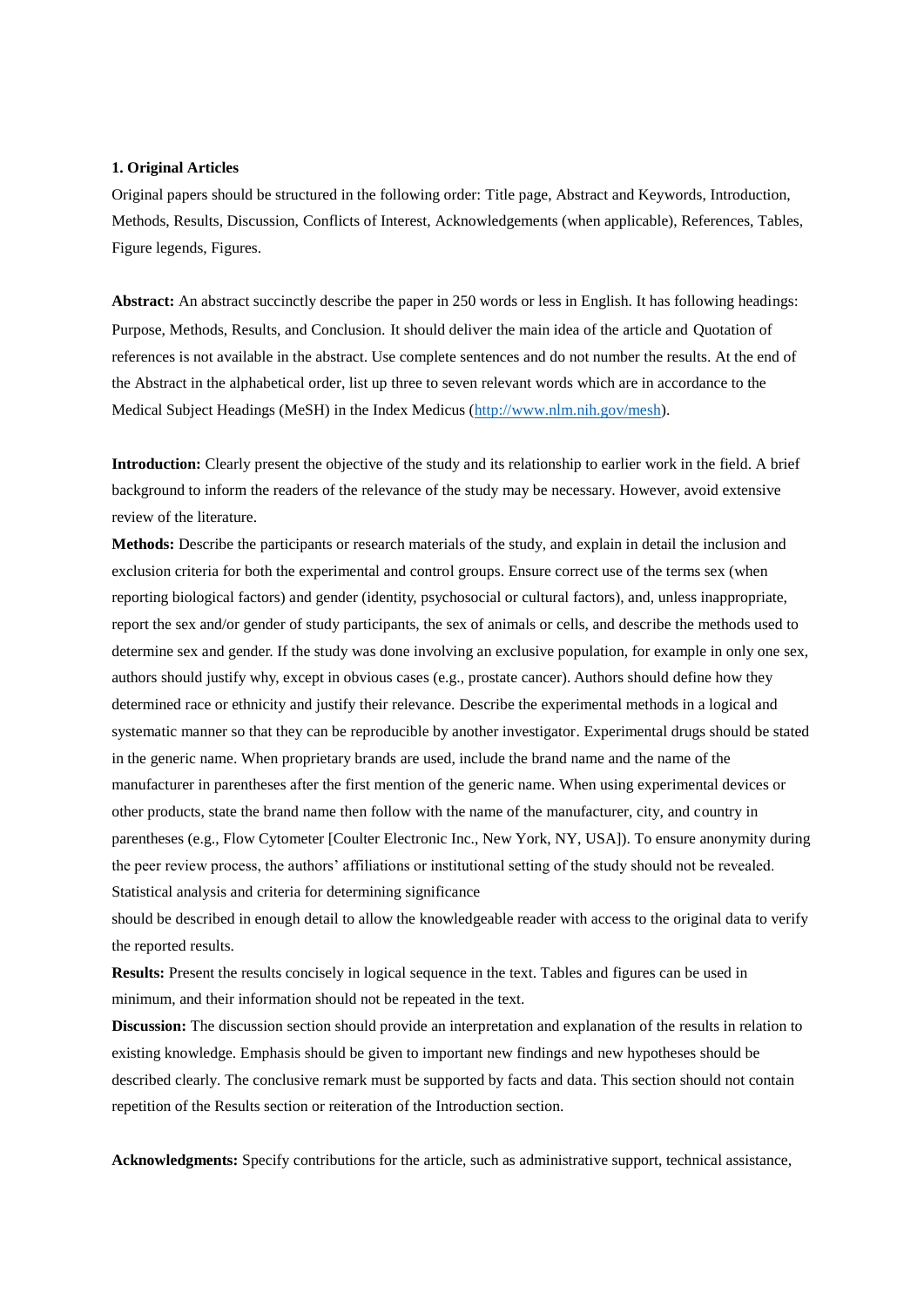critical reviews of the manuscript, and financial support.

**ORCID (Open Researcher and Contributor ID):** Authors are recommended to provide an ORCID. To obtain an ORCID, authors should register in the ORCID website: https://orcid.org. Registration is free to every researcher in the world.

**References:** The references should be listed in order of citation in the text. Cite only references which are quoted in the text. Limit the number of references 30. When quoting a reference in the text, identify references with Arabic superscript numerals in order of citation. Do not parenthesize the superscript numerals, and hyphenate (-) when citing 2 or more references in consecutive order. Ex) ---injury<sup>3</sup>. ---spine<sup>2-5,12</sup>, ---Kim and Woo<sup>1</sup>, ---Park et al.<sup>3</sup>. List all authors when there are 6 or fewer; when there are 7 or more, list the first 3, followed by "et al." The journals should be abbreviated according to the style used in the list of journals indexed in the NLM Journal Catalog [\(http://www.ncbi.nlm.nih.gov/nlmcatalog/journals\)](http://www.ncbi.nlm.nih.gov/nlmcatalog/journals). The following are reference styles. Other types of references not described below should follow ICMJE Recommendations [\(https://www.nlm.nih.gov/bsd/uniform\\_requirements.html\)](https://www.nlm.nih.gov/bsd/uniform_requirements.html).

- ㆍJournal articles:
- 1. Li H, Choi WS, Lee BG, Lee JH, Park Y, Lee D. Humerus shaft fractures occurring in fly fishing boat riding: injury scene analysis. Korean J Sports Med 2019;37:134-9.
- 2. Dandona P, Nix D, Wilson MF, et al. Procalcitonin increase after endotoxin injection in normal subjects. J Clin Endocrinol Metab 1994;79:1605-8.
- Entire book & part of a book:
- 3. Townsend CM, Beauchamp RD, Evers BM, Mattox KL. Sabiston textbook of surgery: the biological basis of modern surgical practice. 20th ed. Philadelphia (PA): Elsevier; 2016.
- 4. Holschneider CH, Berek JS. Valvar cancer. In: Berek JS, Novak E, editors. Berek & Novak's gynecology. 14th ed. Philadelphia (PA): Lippincott Williams & Wilkins; 2007. p. 1549-80.
- Online sources:
- 5. Waddington GS. Twenty years of the Journal of Science and Medicine in Sport. J Sci Med Sport 2016 Nov 12 [Epub]. http://dx.doi.org/0.1016/j.jsams.2017.10.024.
- 6. National Cancer Information Center. Cancer incidence [Internet]. Goyang (KR): National Cancer Information Center; c2019 [cited 2020 Jan 20]. Available from: http://www.cancer.go.kr/cms/statics.

**Tables & Figure legends:** Tables should be prepared separately from the text, and each table should be created in MS Word on separate pages. The title of the tables should be written in phrases, and capitalized only the first letter of nouns and adjectives. The title should be placed above the table, and abbreviations and footnotes are placed under the table. Number the tables in order of appearance in the text (e.g., Table 1, Table 2). All abbreviations used in the table must be spelled out in full under the table in the following order: abbreviation, colon, full word. Table footnotes should be indicated in superscripts in the following order: \*, †, ‡, \$, ", ", \*\*, ††, ##

```
(e.g., *p < 0.05).
```
Figure and photo files made by PPT, JPG, or TIF are all acceptable. Submitted images must have a minimum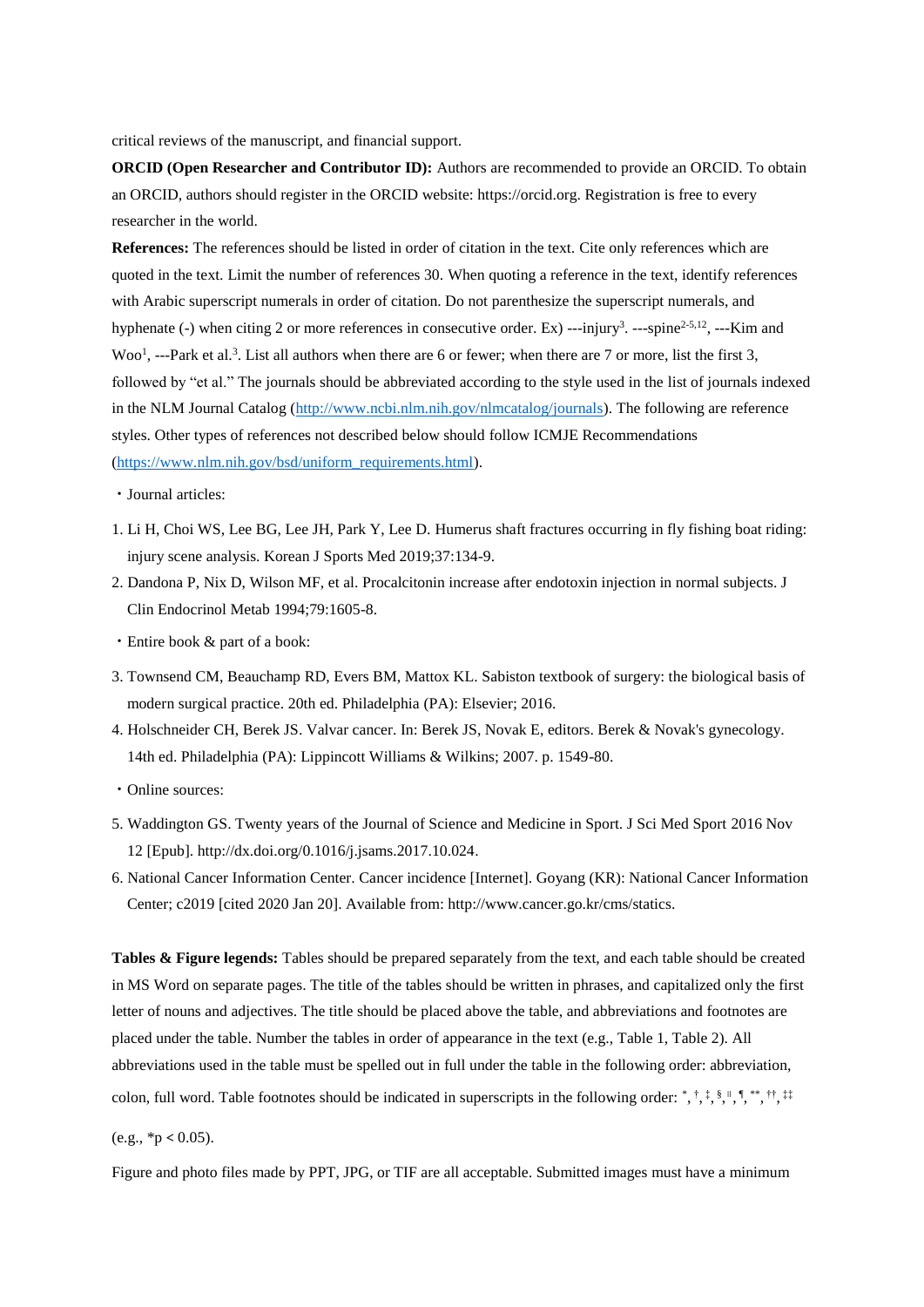resolution of 300 dpi, (a minimum of 3 mega pixels when digital cameras are in use). Image files should be in JPEG or GIF format and no larger than 5 megabytes. If a paper is accepted, authors may be asked to submit higher resolution figure files. Legends should be submitted separately from the text, and each legend should be typed on separate pages. They should be written in full sentences to describe the content of the figure, and only the first letter of the legend should be capitalized. For lengthy legends continuing beyond one line, the left margin of the following lines should start at the same point as the first line. Any symbols, marks or abbreviations made in the figure must be explained in the legend. Figures containing histologic slides should be accompanied by legends explaining tissue origin, stain method, and microscopic amplification.

## **2. Case Reports**

General guidelines and order of manuscript preparation are the same as for the original article. Case reports are considered for publication only if they report rare conditions, atypical symptoms and signs, novel diagnostic or therapeutic approaches, or describe atypical findings for populations residing in Asia and the Pacific Rim. The Editorial Board will determine whether the case report fulfills the above criteria for acceptance of publication. The manuscript is structured in the order of Title page, Abstract, Introduction, Case report, Discussion, Acknowledgements (when applicable), References, Tables, and Figures. The abstract should be non-structured and limited to 150 words. The introduction should briefly state the background and significance of the case. The actual case report should describe measures taken. The discussion should focus on the uniqueness of the case and should not contain extensive review of the disease or disorder. Maximum word count is limited to 1,500 words including references and figure legends. Limit the number of references 10.

## **3. Review Articles**

The invited review is a focused review of a specific topic written by an expert in the field nominated by the Editorial Board.

# **FINAL PREPARATION FOR PUBLICATION**

## **Final Version**

After the paper has been accepted for publication, the author(s) should submit the final version of the manuscript. The names and affiliations of the authors should be double-checked, and if the originally submitted image files were of poor resolution, higher resolution image files should be submitted at this time. Symbols (e.g., circles, triangles, squares), letters (e.g., words, abbreviations), and numbers should be large enough to be legible on reduction to the journal's column widths. All symbols must be defined in the figure caption. If references, tables, or figures are moved, added, or deleted during the revision process, renumber them to reflect such changes so that all tables, references, and figures are cited in numeric order.

#### **Manuscript Corrections**

Before publication, the manuscript editor will correct the manuscript such that it meets the standard publication